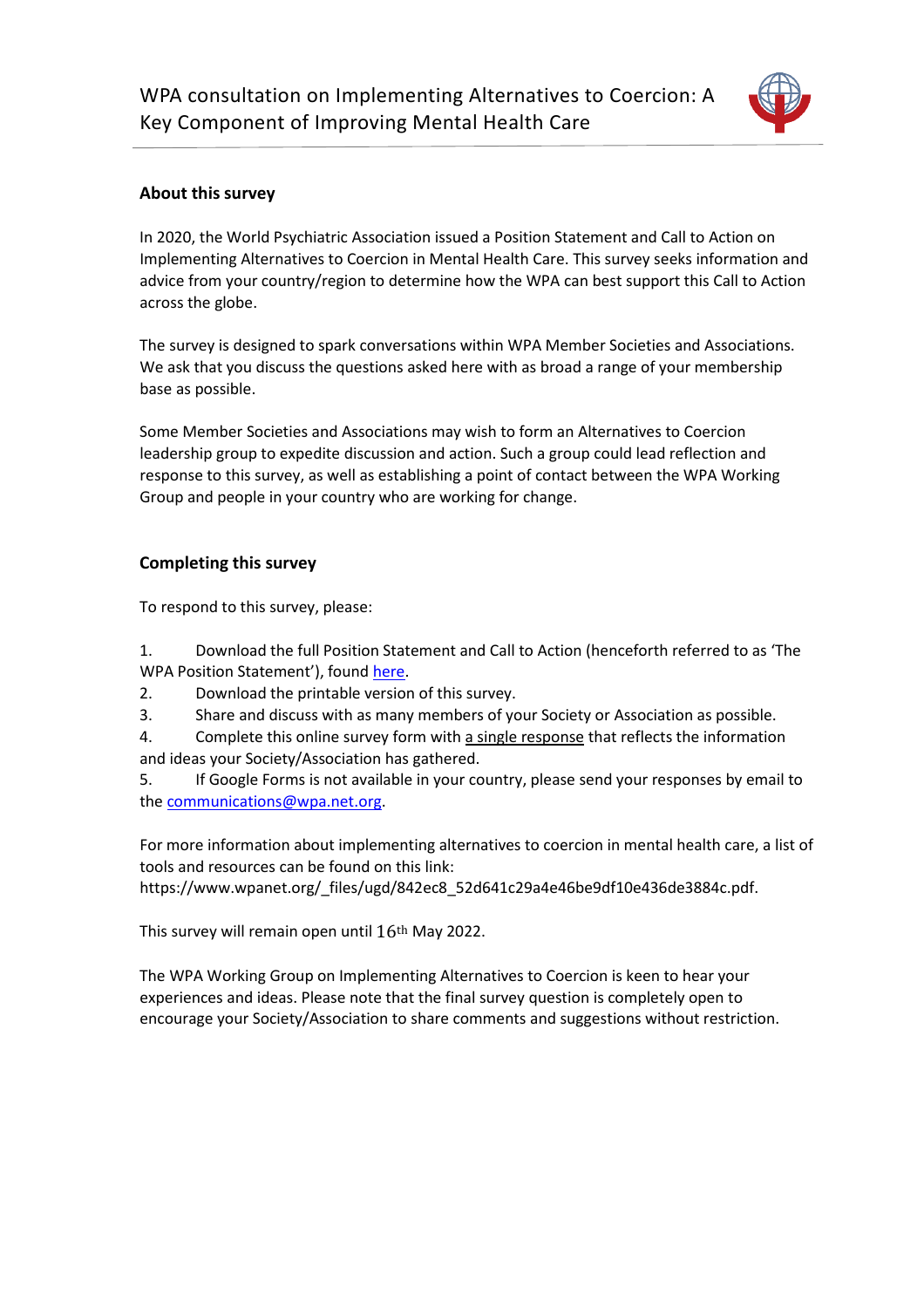## **Part 1: Member Society Information**

**Q1.** Which WPA Member Society or Association do you represent?

**Q2.** Does your Member Society/Association have a committee or leadership group that can expedite discussion and action in your country/region?

*[Response options: (a) Yes, (b) Not yet, but we plan to, (c) We do not currently plan to form such a group ]*

⮚ **Q2.a.** *[Dropdown box for responses (a) and (b)]* Would this leadership group like to coordinate more closely with WPA and/or leadership groups in other countries in future? If so, please provide contact details here.

## **Part 2: Actions and achievements in your country**

**Q3.** The WPA Position Statement notes widespread agreement that coercion is overused in mental health systems all around the world. Are there any steps being taken in your country to address this situation? Please describe.

**Q4.** Have members of your Society/Association taken any steps to implement alternatives to coercion and ensure that mental health treatment and care upholds the human rights of people with psychosocial disabilities? Please describe.

**Q5.** What do you see as the next steps for your Society/Association in supporting alternatives to coercion in mental health care?

#### **Part 3: Supporting the way forward**

The following questions will ask you to reflect on the four action areas listed in the 'Way Forward' section of the Position Statement:

- Delivery of treatment
- Policy
- Service culture
- Research

#### **Q6. Delivery of Treatment**

Please consider the recommendations from the WPA regarding delivery of treatment and care on page 5 of the Position Statement.

What tools, resources, or actions by the WPA would help support work by psychiatrists and other colleagues in your country to enable these changes?